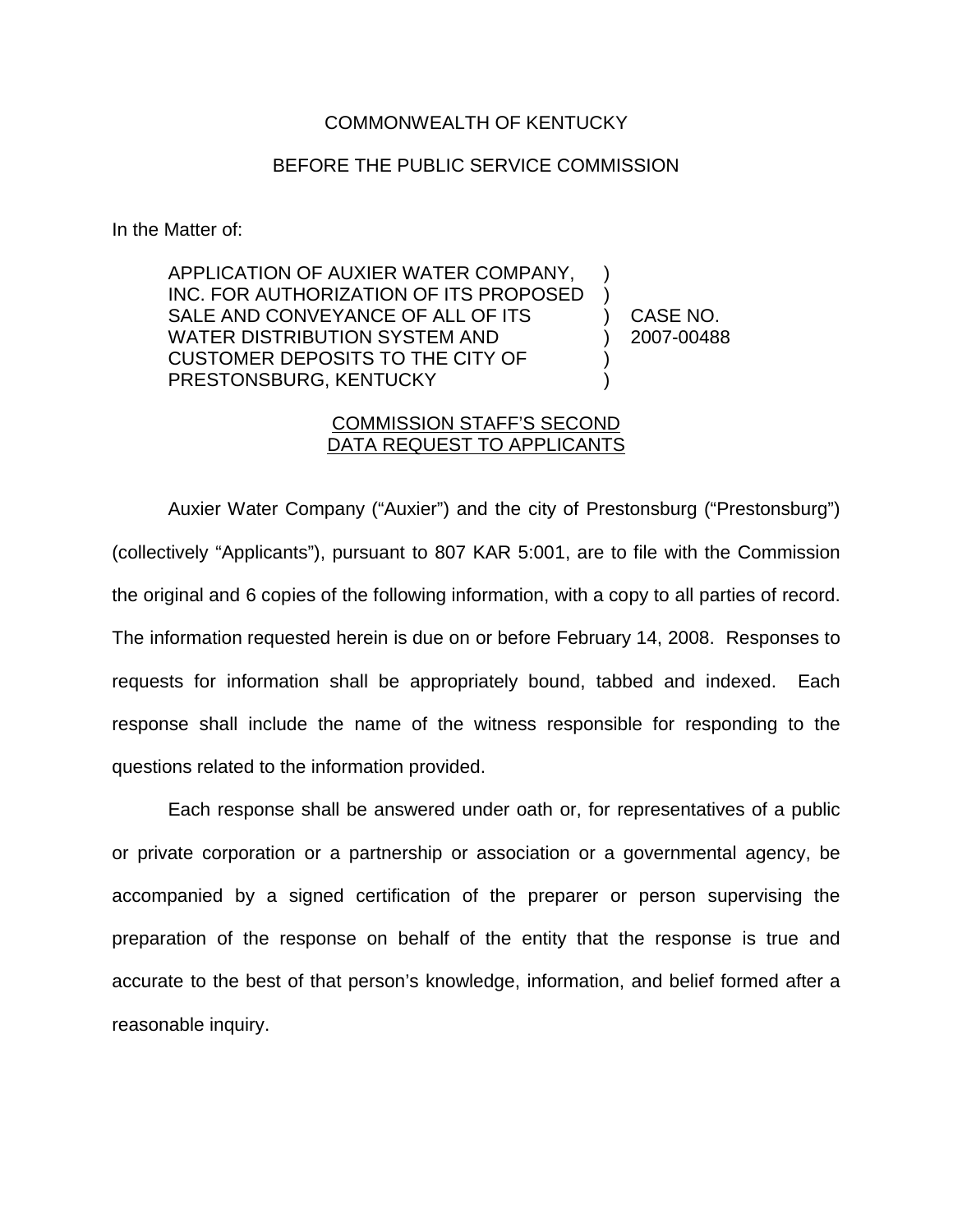Applicants shall make timely amendment to any prior responses if either obtains information which indicates that the response was incorrect when made or, though correct when made, is now incorrect in any material respect. For any requests to which Applicants fail or refuse to furnish all or part of the requested information, Applicants shall provide a written explanation of the specific grounds for their failure to completely and precisely respond.

Careful attention should be given to copied material to ensure that it is legible. When the requested information has been previously provided in this proceeding in the requested format, reference may be made to the specific location of that information in responding to this request. When applicable, the requested information shall be separately provided for total company operations and jurisdictional operations.

1. Provide all letters, analyses, notes, memoranda, studies, and related documents that Applicants prepared or commissioned the preparation of that were used to negotiate the purchase price of \$2,650,000.

2. At page 8, the Acquisition Contract provides "[u]pon the City's retirement of its Acquisition Debt, and the interest thereon, from the water revenues received from water users in the Service Territory of Auxier, it will continue to furnish such water service at the City's Outside Rates (Exhibit B), or as the same may be adjusted from time to time." Does Prestonsburg agree to commit that all revenues received from the water users in Auxier's present service territory will be used solely for the retirement of the Acquisition Debt? If Prestonsburg objects to making this commitment, explain in detail the basis for its objection.

-2- Case No. 2007-00488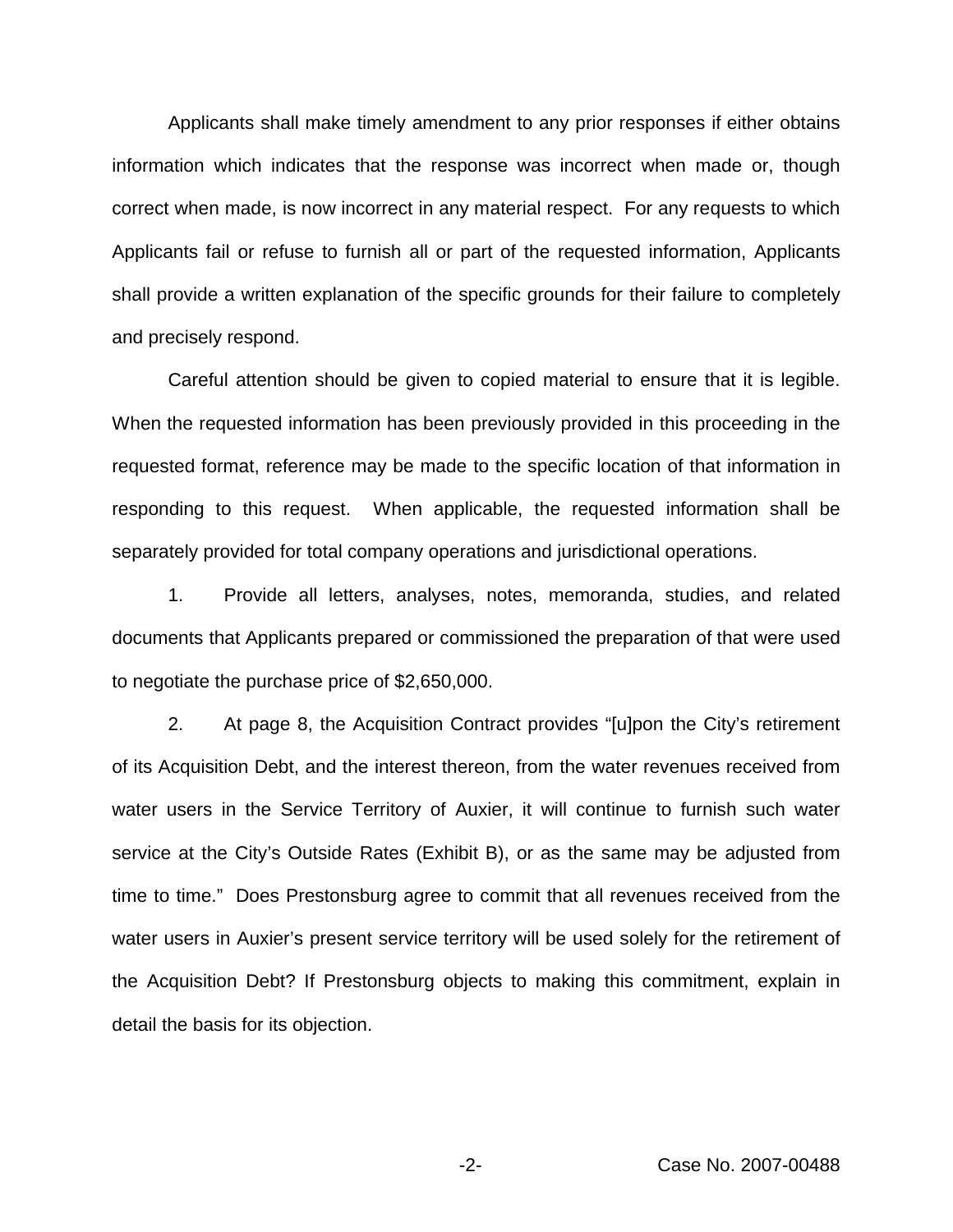3. In its response to Item 2 of the Commission Staff's First Data Request, Prestonsburg provided a Conditional Loan Commitment from the Kentucky Infrastructure Authority ("KIA") dated December 13, 2007. KIA has committed to a loan that shall not exceed \$2.7 million that will have a 20-year term and an interest rate of 0.7 percent per annum. Provide an amortization schedule for the proposed KIA loan.

4. a. Provide an analysis of the revenues Prestonsburg would receive over the 20-year KIA loan term that compares Auxier remaining a wholesale water customer and the customers currently served by Auxier becoming retail customers of Prestonsburg.

b. For the same 20-year period as Item 4(a), provide the projected annual operational costs for Prestonsburg to provide retail water service to Auxier water customers.

c. Provide all workpapers, assumptions, and calculations used in the responses to Items 4(a) and 4(b).

5. In Case No. 2001-00325,<sup>1</sup> the Commission ordered: "No portion of the rates charged to Spears Water's existing customers and to future customers in the area now served by Spears Water shall be used to recover the difference between the purchase price for the Spears Water system and the net unrecovered value of the system at the time of transfer." Explain why the Commission should not condition its approval of the proposed transaction upon restricting Prestonsburg to assessing Auxier's current rates to Auxier's customers until the net unrecovered value of the

<sup>&</sup>lt;sup>1</sup> Case No. 2001-00325, The Joint Application of the Spears Water Company, Inc. and the City of Nicholasville for Approval of an Asset Purchase Agreement (Ky. PSC Mar. 7, 2002) at 5.